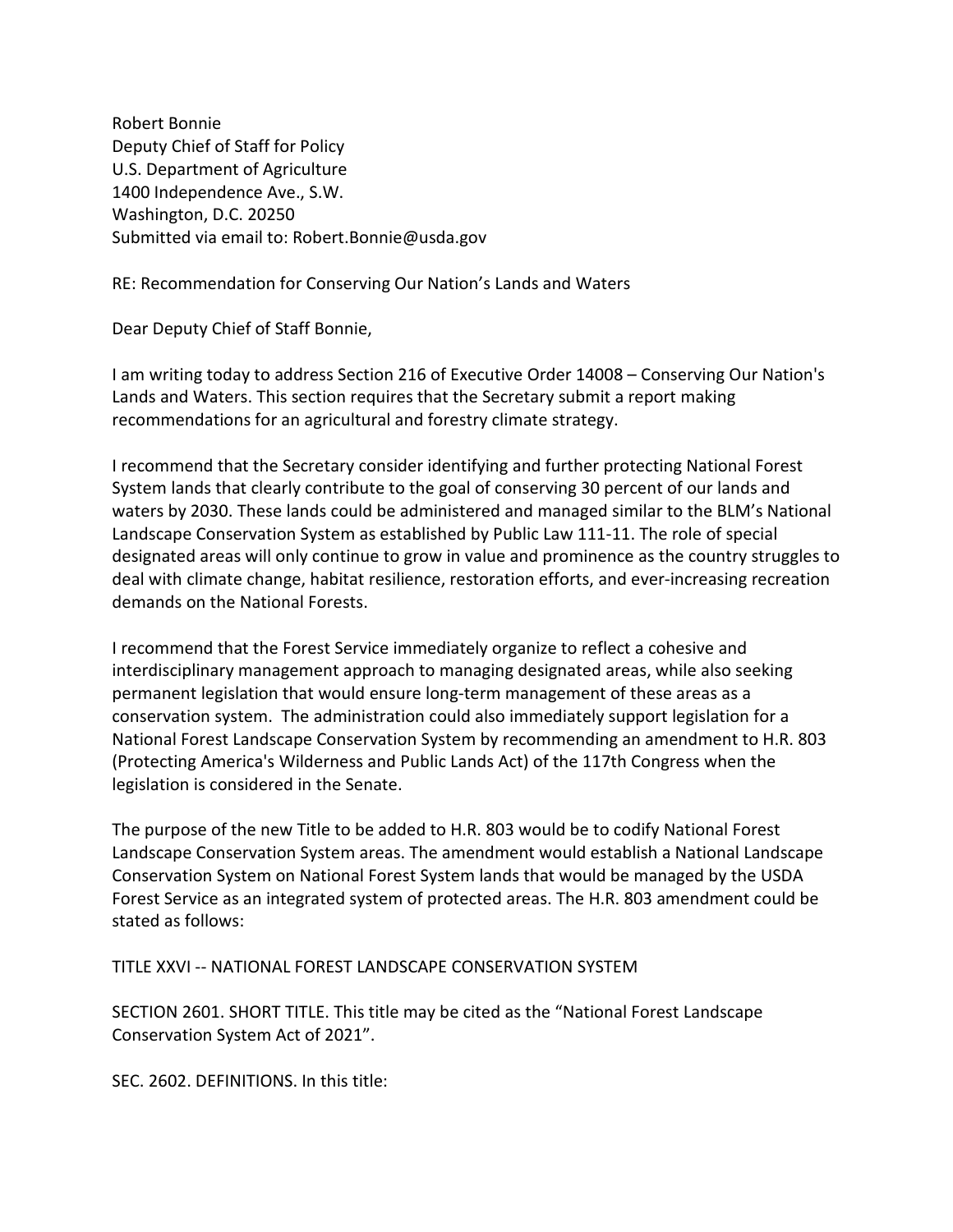(a) Secretary.-- The term "Secretary" means the Secretary of Agriculture.

 (b) System.-- The term "system" means the National Forest Landscape Conservation System established by section 2603(a).

SEC. 2603. ESTABLISHMENT OF THE NATIONAL FOREST LANDSCAPE CONSERVATION SYSTEM.

 (a) Establishment.-- In order to conserve, protect, and restore nationally significant landscapes that have outstanding recreation, cultural, ecological, and scientific qualities and values for the benefit of current and future generations, there is established in the Forest Service the National Forest Landscape Conservation System.

 (b) Components.-- The system shall include each of the following areas designated by Congress or the Secretary and administered by the USDA Forest Service:

(1) Each area that is designated by Congress as a --

- (A) National Heritage Area;
- (B) National Historic Landscape;
- (C) National Historic Trail;
- (D) National Monument;
- (E) National Recreation Area;
- (F) National Scenic Area;
- (G) National Scenic Trail;
- (H) Wild and Scenic River;
- (I) Wilderness Area;
- (J) Wilderness Study Area; or
- (K) Any additional area designated by Congress for inclusion in the system.

 (2) Any administratively designated area as established by the Secretary that is managed for preservation or protection purposes, including --

(A) Inventoried Roadless Area/Roadless Area;

- (B) National Grassland;
- (C) National Historic Landmark;
- (D) National Natural Landmark;
- (E) Research Natural Area;

 (F) Botanical Area, Critical Habitat, Geological Area, Historical Area, Paleontological Area, Recreational Area, Scenic Area, or Zoological Area; and

(G) Other similar natural or historic area.

(c) Management.-- The Secretary shall manage the system—